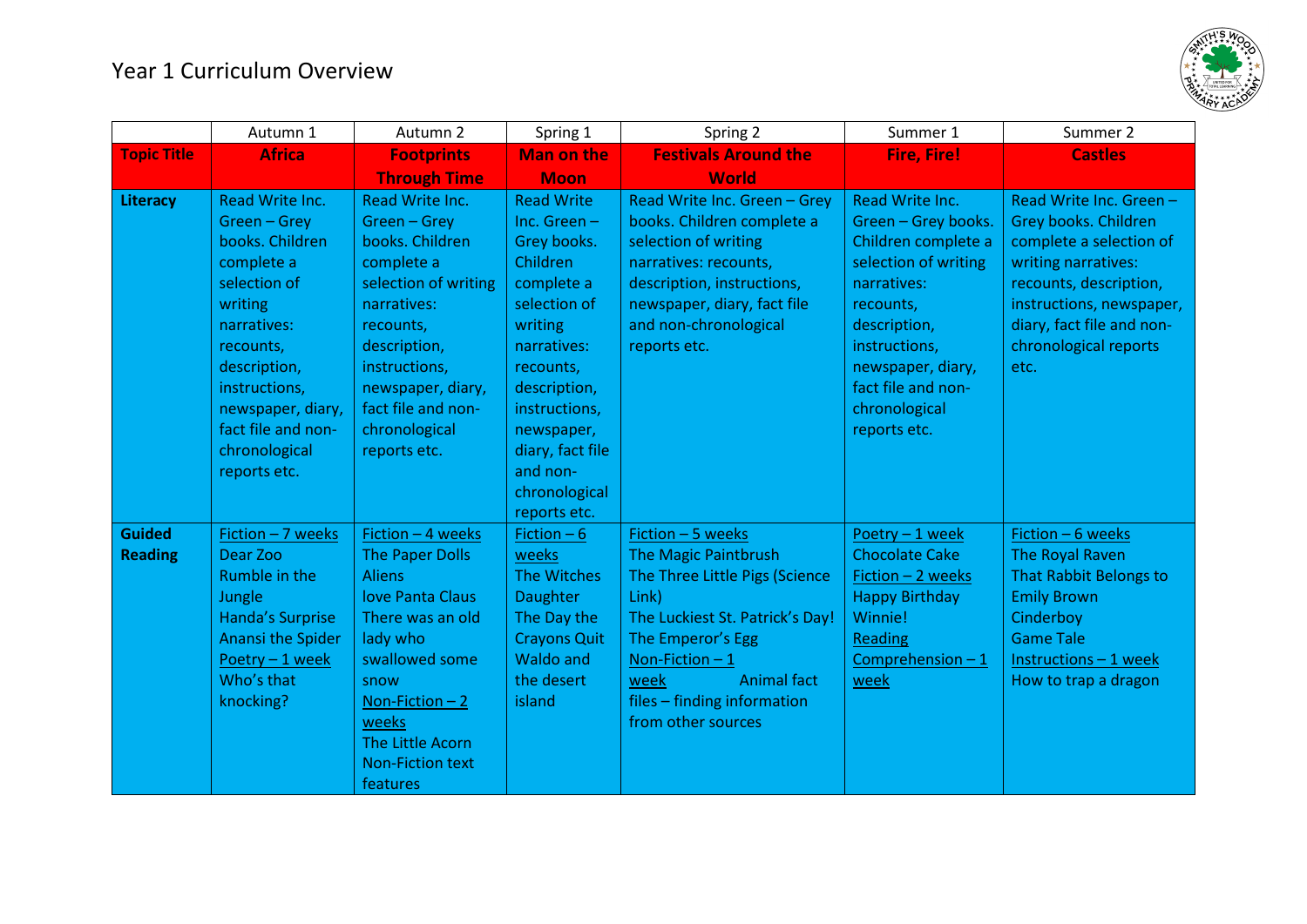

|                  |                                                                                                                                                                                                      | Poetry - 1 week<br>Snow                                                                                                                             |                                                                                      |                                                                                               |                                                                                                                                |                                                                                                                                                                    |
|------------------|------------------------------------------------------------------------------------------------------------------------------------------------------------------------------------------------------|-----------------------------------------------------------------------------------------------------------------------------------------------------|--------------------------------------------------------------------------------------|-----------------------------------------------------------------------------------------------|--------------------------------------------------------------------------------------------------------------------------------|--------------------------------------------------------------------------------------------------------------------------------------------------------------------|
| <b>Maths</b>     | <b>Number</b><br><b>Addition</b><br>Subtraction                                                                                                                                                      | <b>Shape</b><br><b>Measurement</b><br><b>Time</b>                                                                                                   | <b>Number</b><br><b>Addition</b><br>Subtraction<br>Multiplication<br><b>Division</b> | <b>Measurement</b><br><b>Shape</b><br><b>Money</b><br><b>Time</b>                             | <b>Addition</b><br>Subtraction<br>Multiplication<br><b>Division</b>                                                            | <b>Statistics</b><br>Measurement<br><b>Number</b>                                                                                                                  |
| <b>Science</b>   | Animals-<br>identifying and<br>classifying                                                                                                                                                           | Animals - Diet                                                                                                                                      | <b>Plants and</b><br><b>Seasons</b>                                                  | <b>Materials - Properties</b>                                                                 | <b>Materials - Building</b>                                                                                                    | Recap - Plants, animals,<br>seasons.                                                                                                                               |
| <b>Computing</b> | E-Safety                                                                                                                                                                                             | <b>Text &amp; Images</b>                                                                                                                            | Multimedia                                                                           | Internet                                                                                      | <b>Data Handling</b>                                                                                                           | <b>Programming &amp; Coding</b><br>(Beebots)                                                                                                                       |
| Geography        | Locate the<br>continent of<br>Africa.<br>Identify hot and<br>cold areas of the<br>world according<br>to the equator.<br>Identify<br>similarities and<br>differences<br>between Africa<br>and the UK. | To know that we<br>live in Birmingham<br>and to recognise<br>key landmarks.<br>Recognise new and<br>old buildings and<br>how they are<br>different. | <b>Directional</b><br>language to<br>travel to the<br>moon.                          | Locate the 7 continents on<br>the map.<br>Revisit Africa to compare hot<br>and cold climates. | Aerial photographs<br>and maps of London<br>showing the path of<br>the fire - The Great<br>Fire of London.                     | <b>Human and Physical</b><br>features of a castle and<br>why a castle is built this<br>way.                                                                        |
| <b>History</b>   | Learn about<br>significant<br>individuals<br>(Nelson<br>Mandela).                                                                                                                                    | To look at the<br>history of Smith's<br>Wood and<br>Birmingham and<br>how it has changed<br>over time.                                              | Look at the<br>significant<br>event of the<br>moon landing<br>and<br>significant     | Learn about the historic La<br>Tomatina festival.<br>Learn about festivals from<br>history.   | Look at the role of a<br>firefighter and how<br>it was created $-$<br>look at clothing and<br>PPE a firefighter<br>would wear. | How we protect a castle<br>using knights and<br>guards.<br>Look at the monarchy<br>and create a family tree.<br>Castles through time and<br>how they have evolved. |